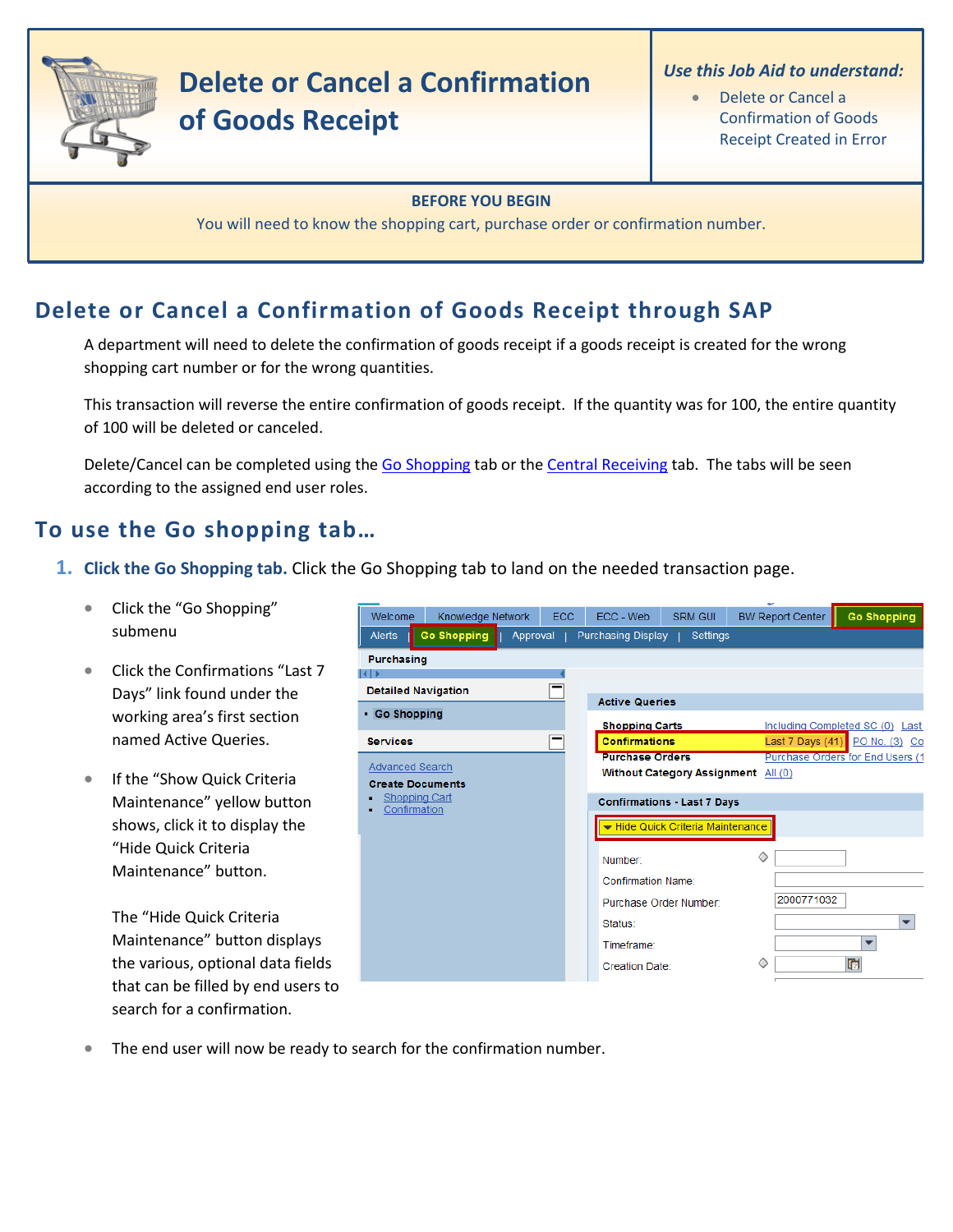- 2. Enter Search Criteria. Having a confirmation or purchase order number is the easiest way to search for the confirmation of goods receipt that needs to be deleted/canceled. Of course, other search criteria is seen and may be used.
	- Enter the criteria used to search for the confirmation into the • appropriate field(s). In the example, a purchase order number is entered into the "Purchase Order Number" field.
	- Remove all of the unnecessary data populated in the remaining fields.
	- Click the "Apply" button to start the search.

| <b>Go Shopping</b>                 |                                 |   | Internal Service Provider Ordering<br>E |
|------------------------------------|---------------------------------|---|-----------------------------------------|
|                                    |                                 |   |                                         |
|                                    |                                 |   |                                         |
| <b>Confirmations - Last 7 Days</b> |                                 |   |                                         |
|                                    | Hide Quick Criteria Maintenance |   |                                         |
| Number:                            |                                 |   |                                         |
| <b>Confirmation Name:</b>          |                                 |   |                                         |
| Purchase Order Number:             |                                 |   | 2000771032                              |
| Status:                            |                                 |   |                                         |
| Timeframe:                         |                                 |   |                                         |
| <b>Creation Date:</b>              |                                 |   | 雨                                       |
| Item Description:                  |                                 |   |                                         |
| Product:                           |                                 |   |                                         |
| Supplier Product Number:           |                                 |   |                                         |
| Delivery Note:                     |                                 |   |                                         |
| Supplier:                          |                                 |   | 问                                       |
| Requestor:                         |                                 |   | o                                       |
| Goods Recipient:                   |                                 |   | n                                       |
| Location:                          |                                 |   | n                                       |
|                                    | Account Assignment Category:    |   |                                         |
| Account Assignment Value:          |                                 |   |                                         |
| Document Category:                 |                                 |   |                                         |
| Document Date:                     |                                 | ○ | け                                       |
| Role:                              |                                 |   |                                         |
| Clear<br><b>Apply</b>              |                                 |   |                                         |

**3. Select the Confirmation and Click Delete/Cancel Button.** All of the confirmations of goods receipts that have been completed through the Go Shopping or Central Receiving pages will show.

**NOTE:** Any confirmations of goods receipt completed through the ECC Inbox will not show. Someone with the MIGO transaction role and securities will need to reverse goods receipts created through an ECC Inbox.

- Click the grey in color square on the left side of the confirmation number; the button looks like part of the border. Selecting the grey button will highlight the confirmation line that needs to be deleted/cancel.
- Click the Delete/Cancel button.

|   | Clear<br>Apply        |                          |                            |                          |                 |                            |  |  |
|---|-----------------------|--------------------------|----------------------------|--------------------------|-----------------|----------------------------|--|--|
|   | View: [Standard View] |                          | <b>Create Confirmation</b> | $Display \parallel Edit$ | Return Delivery | Delete/Cancel Eva          |  |  |
| 国 | Confirmation No.      | <b>Confirmation Name</b> |                            | Reference Doc            | Product ID      | <b>Product Description</b> |  |  |
|   | 6000569901            | CHIP                     | May 2010                   | INV NO. 6                |                 | <b>CHIP</b>                |  |  |
|   | 6000597846            | <b>CHIP</b>              | <b>July 2010</b>           | INV 8                    |                 | <b>CHIP</b>                |  |  |
|   | 6000597847            | CHIP                     | August 2010                | INV 9                    |                 | CHIP.                      |  |  |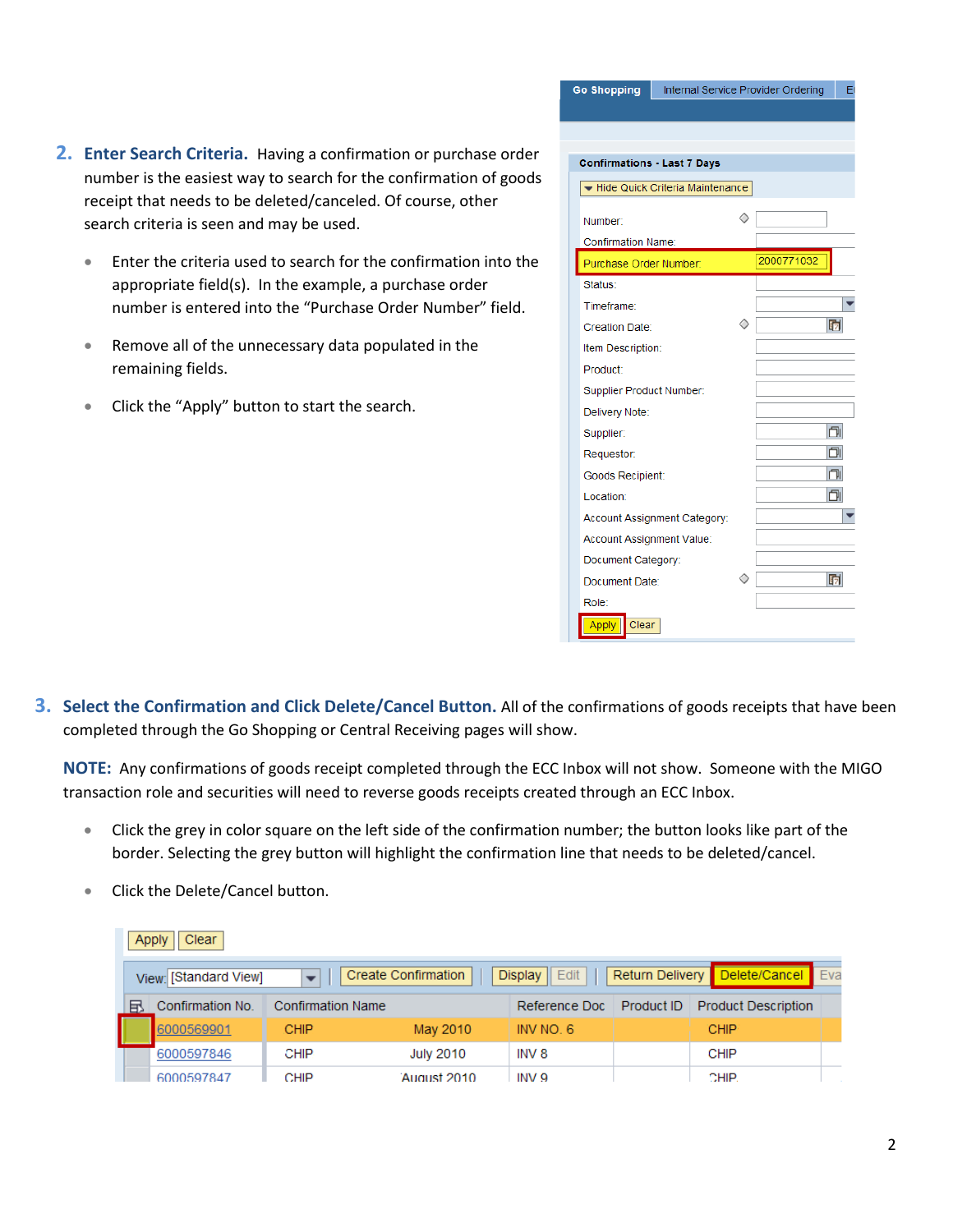- **4. Delete/Cancel the Confirmation of Goods Receipt.** Once the Delete/Cancel button is selected, a pop-up will show asking, "Really delete/cancel selected confirmation?"
	- Click the "Yes" button to continue to the Delete/Cancel Confirmation of Goods Receipt screen.
	- Click the "No" or "Cancel" buttons to cancel the transactions.



#### **5. Create Cancellation screen.** This screen is used to enter information and to delete the confirmation.

- Overview tab. Create and enter a cancellation name into the "Name of Cancellation" field. The cancellation name should quickly identify this cancellation when someone searches for it or when it is in another list of cancellations.
- Overview tab. The "Reference Document" is the invoice document number. The invoice document number is useful on cancellation when researching in a couple of months or years as to why this cancellation documents was created.

|                                | <b>Create Cancellation</b>                                           |                    |             |                                   |                                                                                                                                                                    |           |                |     |                                |       |
|--------------------------------|----------------------------------------------------------------------|--------------------|-------------|-----------------------------------|--------------------------------------------------------------------------------------------------------------------------------------------------------------------|-----------|----------------|-----|--------------------------------|-------|
| Cancellation Number 6000782379 |                                                                      |                    |             | Purchase Order Number: 2000771032 | <b>Status</b> In Process                                                                                                                                           |           |                |     | Confirmed Value 225,457.52 USD |       |
| Close<br>Confirm               | <b>Print Preview</b><br>Check<br>Save                                |                    |             |                                   |                                                                                                                                                                    |           |                |     |                                |       |
| <b>Overview</b>                | <b>Item</b><br>Notes & Attachment<br>Header<br>Tracking<br>Approval  |                    |             |                                   |                                                                                                                                                                    |           |                |     |                                |       |
| Name of Cancellation:          | CHIP May 2010                                                        |                    |             |                                   | Reference Document:                                                                                                                                                | INV NO. 6 |                |     |                                |       |
| Canceled on: *                 | 08/02/2013                                                           | $F_{\overline{2}}$ |             |                                   |                                                                                                                                                                    |           |                |     |                                |       |
|                                |                                                                      |                    |             |                                   | Select the line item that you want to cancel and click 'Confirm'. You can also select multiple line items by holding CTRL + SHIFT keys and selecting the line iten |           |                |     |                                |       |
| ▼ Item Overview                |                                                                      |                    |             |                                   |                                                                                                                                                                    |           |                |     |                                |       |
| Select All                     | Copy    Paste<br>Duplicate    Delete<br><b>Details</b><br>Add Item 4 |                    |             |                                   |                                                                                                                                                                    |           |                |     |                                |       |
| Line Number                    | Item Type                                                            | Product ID         | Description | <b>Product Category</b>           | <b>Confirmed Quantity</b>                                                                                                                                          | Unit      | Price Currency | Per | <b>Delivery Date</b>           | Ass   |
| $\mathbf{\mathbf{1}}$          | <b>Material</b>                                                      |                    | <b>CHIP</b> | <b>SPSA0000</b>                   | 225.457.520 DOL                                                                                                                                                    |           | 1.00 USD       |     | 1 06/30/2013                   | Inter |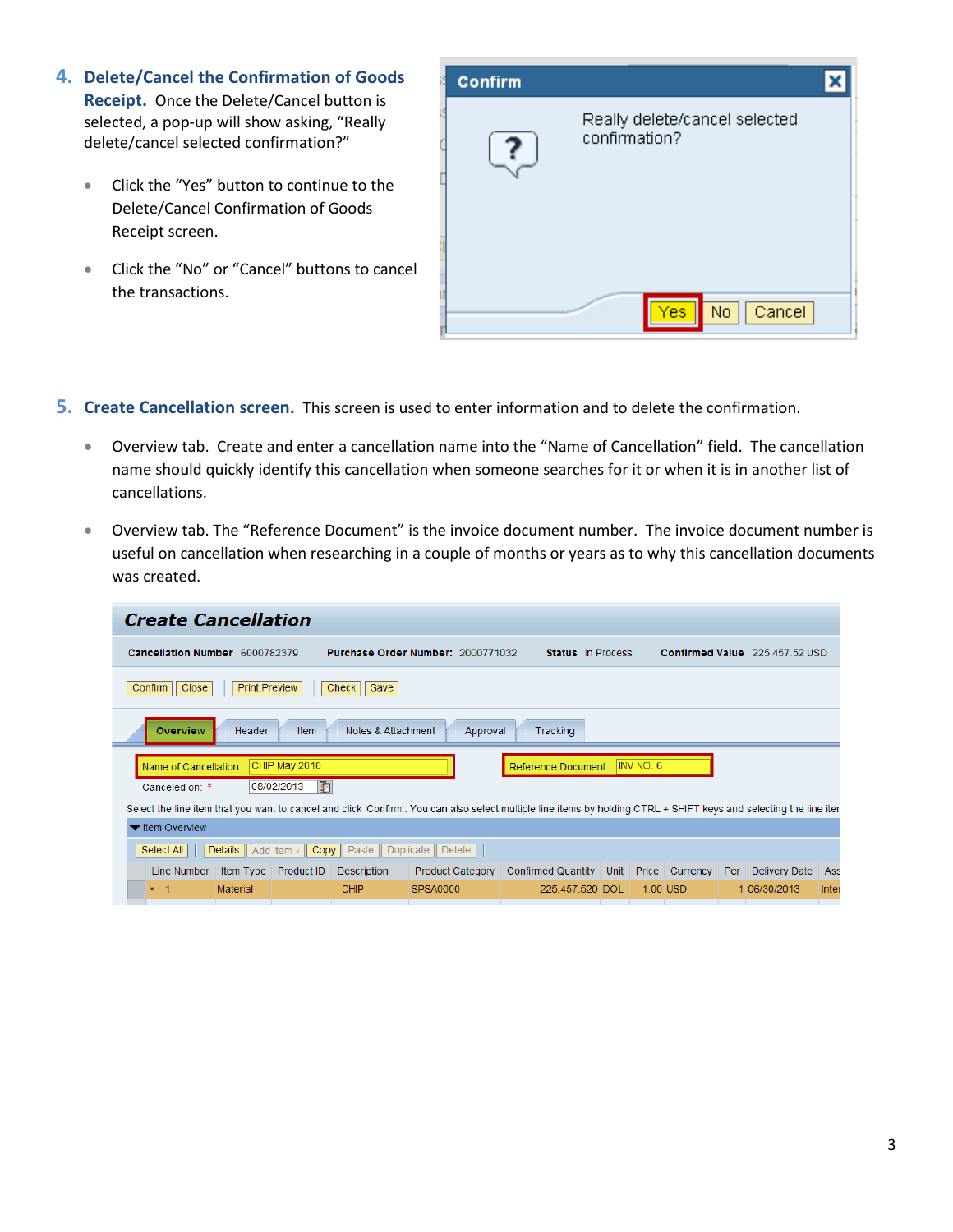• Notes & Attachment tab. "Notes and Attachments" tab is used to add notes to explain why the cancellation was completed or to add attachments, including bills-of-lading, packing slips, invoices, screenshots and emails.

| Cancellation Number 6000782379                                                                                                    | Purchase Order Number: 2000771032                                                                                                                                                                                                                |                                     |                   | <b>Status</b> In Process                                 | <b>Confirmed Value</b> |
|-----------------------------------------------------------------------------------------------------------------------------------|--------------------------------------------------------------------------------------------------------------------------------------------------------------------------------------------------------------------------------------------------|-------------------------------------|-------------------|----------------------------------------------------------|------------------------|
| Confirm<br>Close<br><b>Print Preview</b>                                                                                          | Check<br>Save                                                                                                                                                                                                                                    |                                     |                   |                                                          |                        |
| Overview<br><b>Header</b><br>Item                                                                                                 | <b>Notes &amp; Attachment</b>                                                                                                                                                                                                                    | Approval                            | Tracking          |                                                          |                        |
| Notes                                                                                                                             |                                                                                                                                                                                                                                                  |                                     |                   |                                                          |                        |
| Clear<br>Add                                                                                                                      |                                                                                                                                                                                                                                                  |                                     |                   |                                                          |                        |
| Assigned To<br>Category                                                                                                           |                                                                                                                                                                                                                                                  | <b>Text Preview</b>                 |                   |                                                          |                        |
| Document Header Internal Note                                                                                                     |                                                                                                                                                                                                                                                  |                                     |                   | A few reasons why confirmations of goods receipt may nee |                        |
| Attachments                                                                                                                       |                                                                                                                                                                                                                                                  |                                     |                   |                                                          |                        |
| Add Attachment<br><b>Edit Description</b>                                                                                         | <b>Delete</b><br>Versioning $\blacktriangle$                                                                                                                                                                                                     | <b>Create Qualification Profile</b> |                   |                                                          |                        |
| <b>Assigned To</b><br>Category                                                                                                    | Description<br>File Name                                                                                                                                                                                                                         |                                     | Version Processor | Visible Internally only                                  | Checked Ou             |
| Document Header                                                                                                                   | Standard Attachment   INVOICE<br>INVOICE.pdf 1                                                                                                                                                                                                   |                                     |                   | $\overline{\mathbf{v}}$                                  |                        |
| Internal Note:<br>need to be canceled.<br>order.<br>mistakenly entered.<br>General Data<br>Assign to:<br>$\overline{\phantom{a}}$ | A few reasons why confirmations of goods receipt may<br>1) The confirmation was entered on the wrong purchase<br>2) The confirmation was entered for the wrong amount.<br>3) The items were never received and the confirmation was<br><u>OK</u> | Cancel                              |                   |                                                          |                        |
| <b>Add Attachment</b>                                                                                                             |                                                                                                                                                                                                                                                  |                                     | $\Box$ x          |                                                          |                        |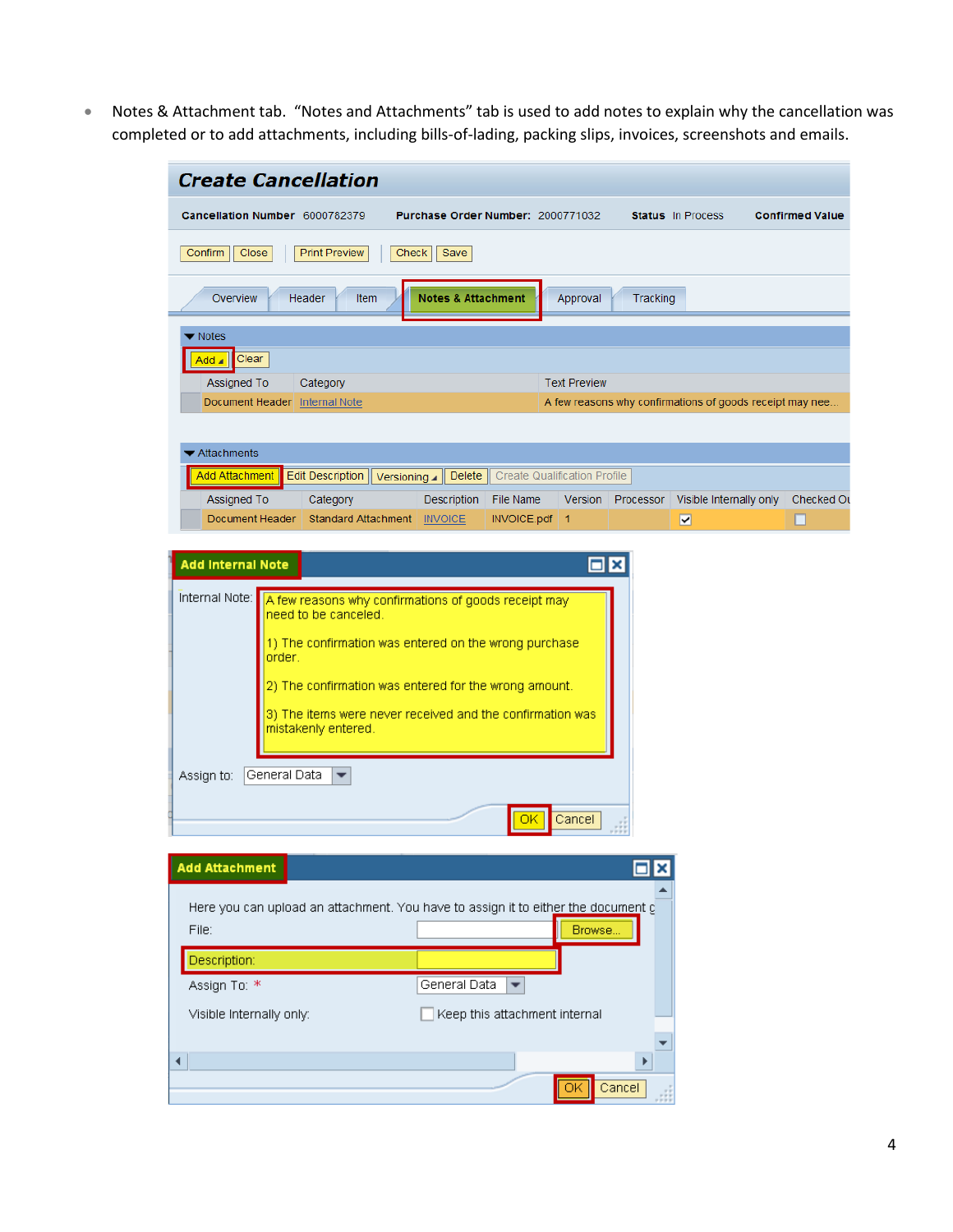• Once all of the needed fields are populated, the confirmation of goods receipt may be canceled.

## **6. Delete/Cancel the Confirmation.**

• Click "**Check**" button to ensure no red error messages show.

| <b>Create Cancellation</b>              |                             |                                                                                              |          |
|-----------------------------------------|-----------------------------|----------------------------------------------------------------------------------------------|----------|
| Cancellation Number 6000782379          |                             | Purchase Order Number: 2000771032                                                            |          |
| Cancellation has no errors              |                             |                                                                                              |          |
| Confirm<br>Close                        | <b>Print Preview</b>        | Save<br><b>Check</b>                                                                         |          |
| <b>Overview</b>                         | Header<br><b>Item</b>       | Notes & Attachment                                                                           | Approval |
| Name of Cancellation:<br>Canceled on: * | CHIP May 2010<br>08/02/2013 | $I_7$                                                                                        | Refi     |
|                                         |                             | Select the line item that you want to cancel and click 'Confirm'. You can also select multip |          |
| ltem Overview                           |                             |                                                                                              |          |

• If no red error messages show, click the "Confirm" button.

| <b>Create Cancellation</b>                                                                       |
|--------------------------------------------------------------------------------------------------|
| Cancellation Number 6000782379<br>Purchase Order Number: 2000771032                              |
| Cancellation has no errors                                                                       |
| Close<br><b>Print Preview</b><br>Confirm<br>Check<br>Save                                        |
| <b>Overview</b><br>Header<br>Ifem<br>Notes & Attachment<br>Approval                              |
| CHIP May 2010<br>Name of Cancellation:<br>Ref<br>67<br>08/02/2013<br>Canceled on: *              |
| Select the line item that you want to cancel and click 'Confirm'. You can also select multip     |
| ltem Overview<br>TП<br>$\overline{\phantom{0}}$<br>$\sqrt{2}$<br>1. . <del>. .</del><br>TГ<br>TГ |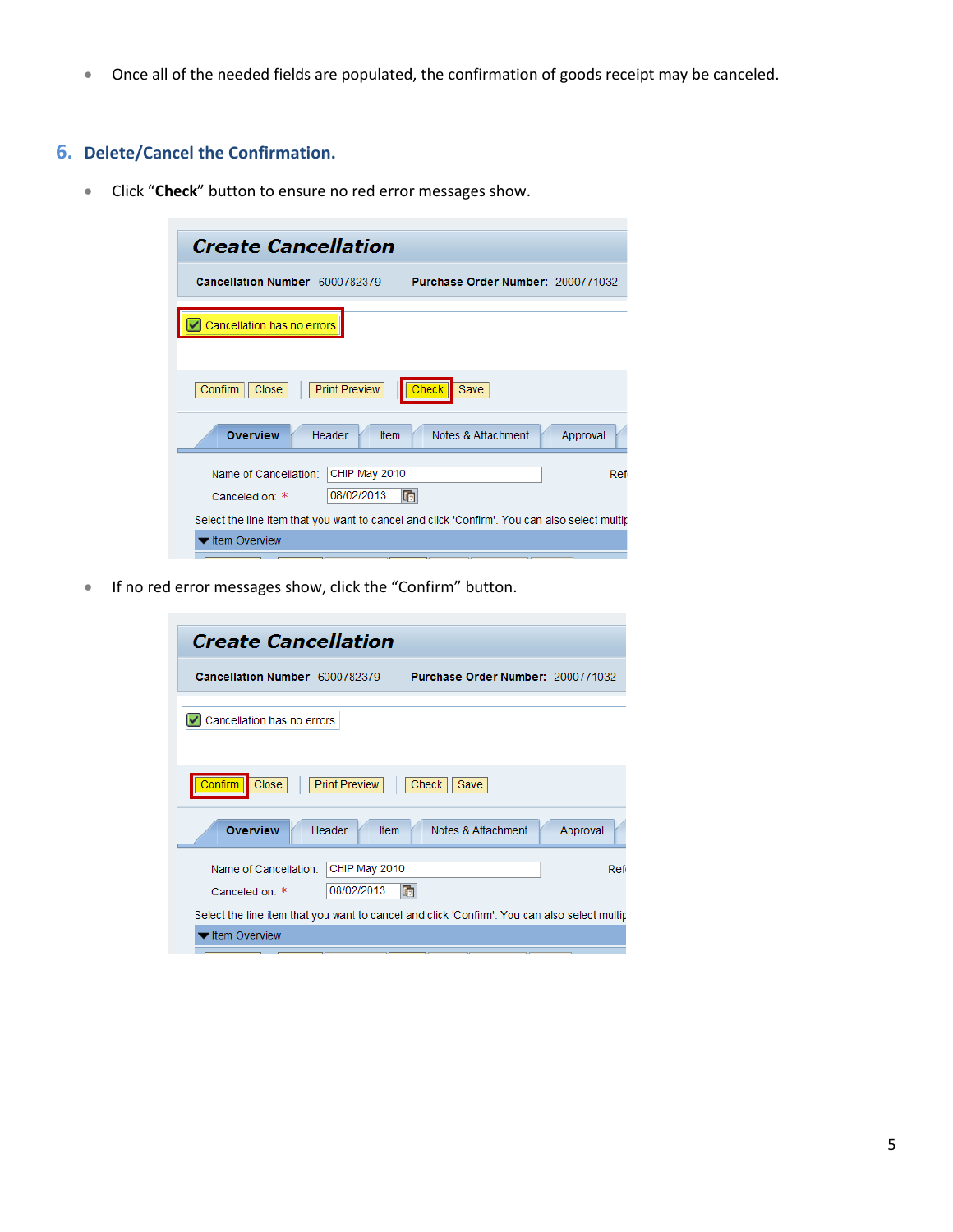- **7. Cancellation Number.** The cancellation number shows in the upper left of the screen. This number is similar to the confirmation of goods receipt number since both are 10 digits numbers beginning with a six
	- (6). The new cancellation number is 6000782379.

| <b>Display Cancellation</b>                    |                                   |                      |                                 |
|------------------------------------------------|-----------------------------------|----------------------|---------------------------------|
| Cancellation Number 6000782379                 | Purchase Order Number: 2000771032 |                      | <b>Status</b> Awaiting Approval |
| Cancellation 6000782379 posted                 |                                   |                      |                                 |
| Show my Tasks<br><b>Print Preview</b><br>Close | Refresh                           |                      |                                 |
| <b>Overview</b><br>Header                      | Notes & Attachment<br><b>Item</b> | Tracking<br>Approval |                                 |

- **8. Status Needs to Read "Posted in the Backend".** 
	- Click the "**Refresh**" button until the Status changes from "**Awaiting Approval**" to "**Posted in the Backend**".

| <b>Display Cancellation</b>                                         |                                     |
|---------------------------------------------------------------------|-------------------------------------|
| Purchase Order Number: 2000771032<br>Cancellation Number 6000782379 | <b>Status</b> Posted in the Backend |
| <b>Print Preview</b><br>Refresh<br>Close                            |                                     |
| <b>Overview</b><br>Notes & Attachment<br>Header<br>Item<br>Approval | Tracking                            |

• **Click the "Close" button to return the Go Shopping search screen.**

| <b>Display Cancellation</b>                     |                                   |                      |                                     |
|-------------------------------------------------|-----------------------------------|----------------------|-------------------------------------|
| Cancellation Number 6000782379                  | Purchase Order Number: 2000771032 |                      | <b>Status</b> Posted in the Backend |
| <b>Print Preview</b><br>Refresh<br><b>Close</b> |                                   |                      |                                     |
| Item<br><b>Overview</b><br>Header               | Notes & Attachment                | Tracking<br>Approval |                                     |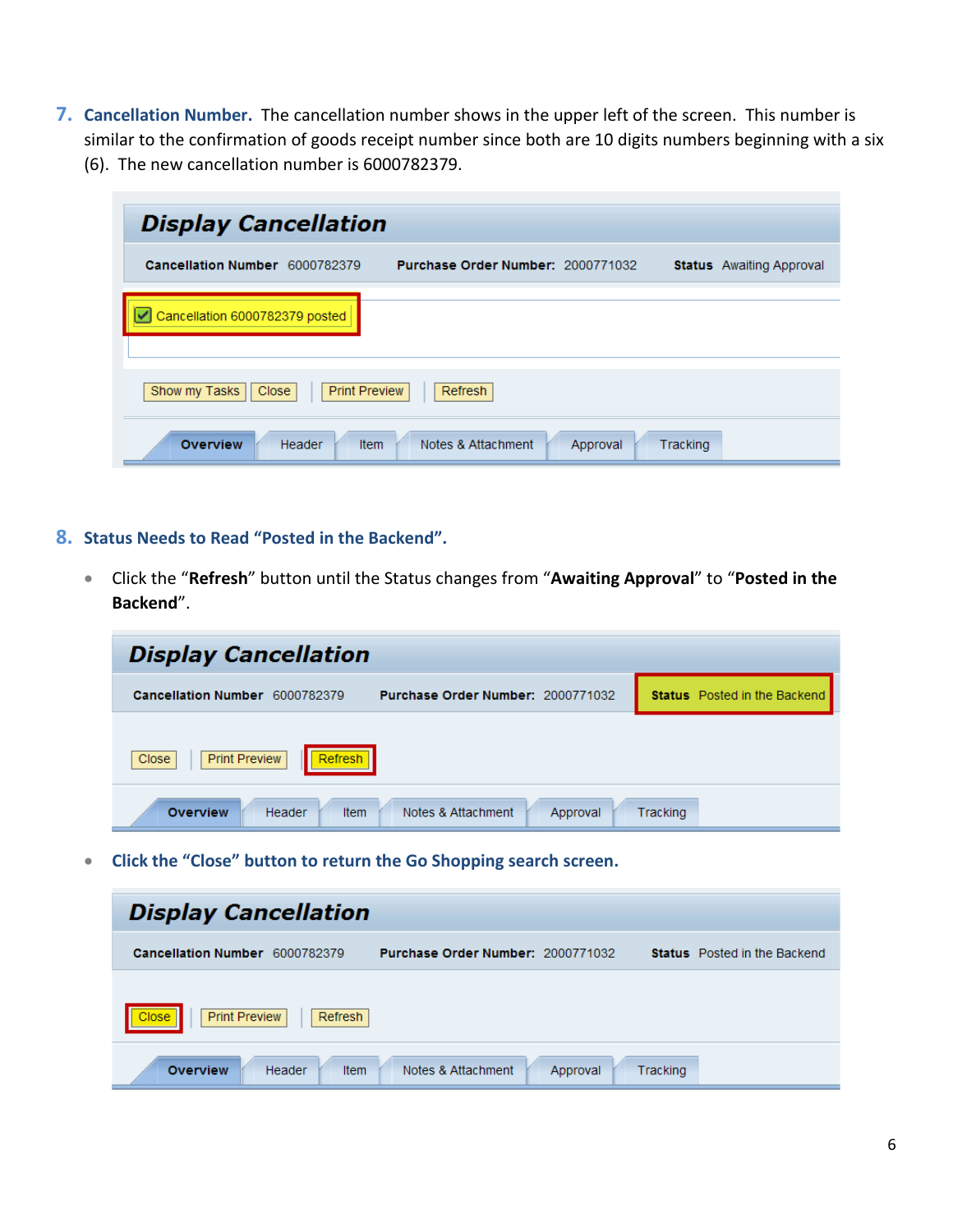## **9. Finding the Cancellation Number.**

• Click the "Refresh" button on the Go Shopping search page to ensure the most up-to-date information shows on the screen.

| Document Category:<br>Document Date:<br>Role:<br>Clear<br>Apply | To                                                                                                                                                                    |
|-----------------------------------------------------------------|-----------------------------------------------------------------------------------------------------------------------------------------------------------------------|
| View: [Standard View]                                           | Display    Edit       Return Delivery    Delete/Cancel    Evaluate    Notify Recipient    Print Preview<br>Create Confirmation<br>Refresh<br>$\overline{\phantom{a}}$ |

• Enter the new cancellation number 6000782379 into the "Number" field.

| <b>Active Queries</b>              |                                    |
|------------------------------------|------------------------------------|
| <b>Shopping Carts</b>              | Including Completed SC (0) Last Se |
| <b>Confirmations</b>               | Last 7 Days (1) PO No. (3) Confin  |
| <b>Purchase Orders</b>             | Purchase Orders for End Users (1)  |
| <b>Without Category Assignment</b> | All $(0)$                          |
|                                    |                                    |
| <b>Confirmations - Last 7 Days</b> |                                    |
| → Hide Quick Criteria Maintenance  |                                    |
|                                    |                                    |
| Number:                            | 6000782379                         |
| Confirmation Name:                 |                                    |
| Purchase Order Number:             |                                    |
|                                    |                                    |

• Click Apply to find your Cancellation document.

| <b>Active Queries</b>                                                   |                                    |
|-------------------------------------------------------------------------|------------------------------------|
| <b>Shopping Carts</b>                                                   | Including Completed SC (0) Last Se |
| <b>Confirmations</b>                                                    | Last 7 Days (1) PO No. (3) Confin  |
| <b>Purchase Orders</b>                                                  | Purchase Orders for End Users (1)  |
| <b>Without Category Assignment</b>                                      | All (0)                            |
| <b>Confirmations - Last 7 Days</b><br>- Hide Quick Criteria Maintenance |                                    |
| Number:                                                                 | 6000782379                         |
| Confirmation Name:                                                      |                                    |
| Purchase Order Number:                                                  |                                    |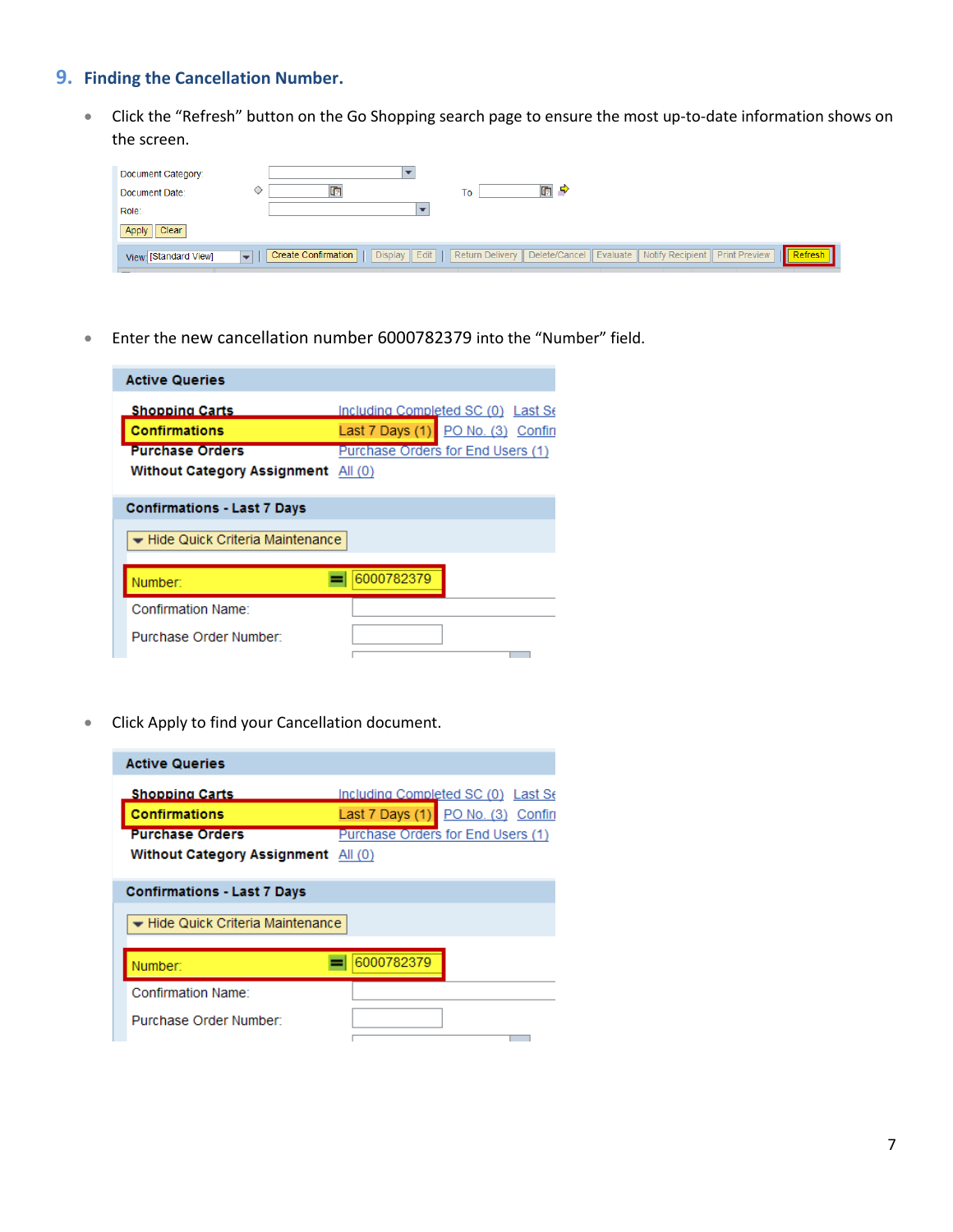| Document Category:<br>Document Date:<br>Role: |                          | 叼                          |                        |              |
|-----------------------------------------------|--------------------------|----------------------------|------------------------|--------------|
| Clear<br>oplv                                 |                          |                            |                        |              |
| View: [Standard View]                         |                          | <b>Create Confirmation</b> | <b>Display</b><br>Edit |              |
| Confirmation No.                              | <b>Confirmation Name</b> | Reference Doc              | Product ID             | Produc       |
| 6000782379                                    | CHIP May 2010            | INV NO. 6                  |                        | <b>MCHIF</b> |
|                                               |                          |                            |                        |              |

# **To use the Central Receiving tab…**

**1. Click the Central Receiving tab.** Click Central Receiving tab to land on the needed transaction page.

<span id="page-7-0"></span>

| $H$ $H$<br><b>INP</b>           |                  |                           |                          |
|---------------------------------|------------------|---------------------------|--------------------------|
| ernal Service Provider Ordering | <b>ECC Inbox</b> | <b>Buyer Professional</b> | <b>Central Receiving</b> |
|                                 |                  |                           |                          |
|                                 |                  |                           |                          |

- Click the Confirmations "Posted" link found under the working area's first section named Active Queries.
- If the "Show Quick Criteria Maintenance" yellow button shows, click it to display the "Hide Quick Criteria Maintenance" button.

The "Hide Quick Criteria Maintenance" button displays the various, optional data fields that can be filled by end users to search for a confirmation.

| Shopping                      | $\overline{\phantom{a}}$<br>Internal Service Provider Ordering                                    | <b>ECC Inbox</b>           | <b>Buyer Professional</b> | <b>Central Receiving</b> |
|-------------------------------|---------------------------------------------------------------------------------------------------|----------------------------|---------------------------|--------------------------|
|                               |                                                                                                   |                            |                           |                          |
|                               |                                                                                                   |                            |                           |                          |
|                               |                                                                                                   |                            |                           |                          |
| <b>Active Queries</b>         |                                                                                                   |                            |                           |                          |
| <b>Confirmations</b>          | <b>Purchase Orders</b> All Criteria (1) PO No. (1)<br>Posted (41) Posted (1) Saved (0) Posted (2) | Confirmations pending (28) |                           |                          |
|                               | <b>Confirmations - Posted</b>                                                                     |                            |                           |                          |
|                               | Hide Quick Criteria Maintenance                                                                   |                            |                           |                          |
| Number:<br>Confirmation Name: | ◇                                                                                                 |                            | To                        |                          |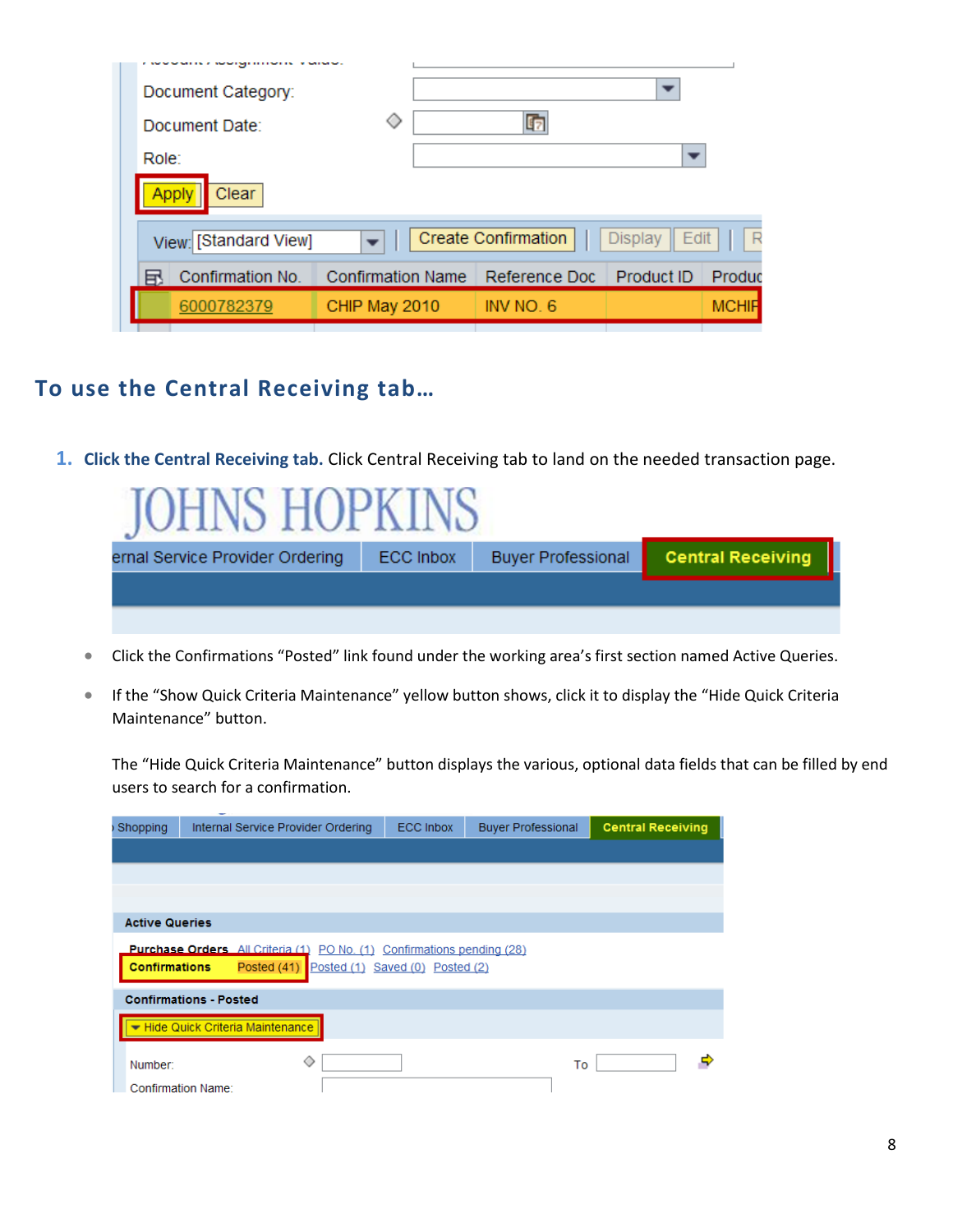- The end user will now be ready to search for the confirmation number.
- 2. Enter Search Criteria. Having a confirmation or purchase order number is the easiest way to search for the confirmation of goods receipt that needs to be deleted/canceled. Of course, other search criteria is seen and may be used.
	- Enter the criteria used to search for the confirmation into the appropriate field(s). In the example, a purchase order number is entered into the "Purchase Order Number" field.
	- Remove all of the unnecessary data populated in the remaining fields.
	- Click the "Apply" button to start the search.

| <b>Go Shopping</b>                 |                                   |   | Internal Service Provider Ordering | E         |
|------------------------------------|-----------------------------------|---|------------------------------------|-----------|
|                                    |                                   |   |                                    |           |
|                                    |                                   |   |                                    |           |
| <b>Confirmations - Last 7 Days</b> |                                   |   |                                    |           |
|                                    |                                   |   |                                    |           |
|                                    | - Hide Quick Criteria Maintenance |   |                                    |           |
| Number:                            |                                   |   |                                    |           |
| <b>Confirmation Name:</b>          |                                   |   |                                    |           |
| Purchase Order Number:             |                                   |   | 2000771032                         |           |
| Status:                            |                                   |   |                                    |           |
| Timeframe:                         |                                   |   |                                    |           |
| Creation Date:                     |                                   | ◇ |                                    | 雨         |
| Item Description:                  |                                   |   |                                    |           |
| Product:                           |                                   |   |                                    |           |
| Supplier Product Number:           |                                   |   |                                    |           |
| Delivery Note:                     |                                   |   |                                    |           |
| Supplier:                          |                                   |   |                                    | 门         |
| Requestor:                         |                                   |   |                                    | ΟI        |
| Goods Recipient:                   |                                   |   |                                    | 向         |
| Location:                          |                                   |   |                                    | <b>DI</b> |
|                                    | Account Assignment Category:      |   |                                    |           |
| Account Assignment Value:          |                                   |   |                                    |           |
| Document Category:                 |                                   |   |                                    |           |
| Document Date:                     |                                   | ◇ |                                    | 雨         |
| Role:                              |                                   |   |                                    |           |
| <b>Apply</b><br>Clear              |                                   |   |                                    |           |

**3. Select the Confirmation and Click Delete/Cancel Button.** All of the confirmations of goods receipts that have been completed through the Go Shopping or Central Receiving pages will show.

**NOTE:** Any confirmations of goods receipt completed through the ECC Inbox will not show. Someone with the MIGO transaction role and securities will need to reverse goods receipts created through an ECC Inbox.

- Click the grey in color square on the left side of the confirmation number; the button looks like part of the border. Selecting the grey button will highlight the confirmation line that needs to be deleted/cancel.
- Click the Delete/Cancel button.

|   | Clear<br>Apply |                       |                          |                            |                             |                 |                            |     |
|---|----------------|-----------------------|--------------------------|----------------------------|-----------------------------|-----------------|----------------------------|-----|
|   |                | View: [Standard View] | $\overline{\phantom{a}}$ | <b>Create Confirmation</b> | <b>Display</b><br>$  $ Edit | Return Delivery | Delete/Cancel              | Eva |
| ы |                | Confirmation No.      | <b>Confirmation Name</b> |                            | Reference Doc               | Product ID      | <b>Product Description</b> |     |
|   |                | 6000569901            | <b>CHIP</b>              | May 2010                   | INV NO. 6                   |                 | <b>CHIP</b>                |     |
|   |                | 6000597846            | CHIP                     | <b>July 2010</b>           | INV 8                       |                 | <b>CHIP</b>                |     |
|   |                | 6000597847            | CHIP                     | August 2010                | INV 9                       |                 | CHIP.                      |     |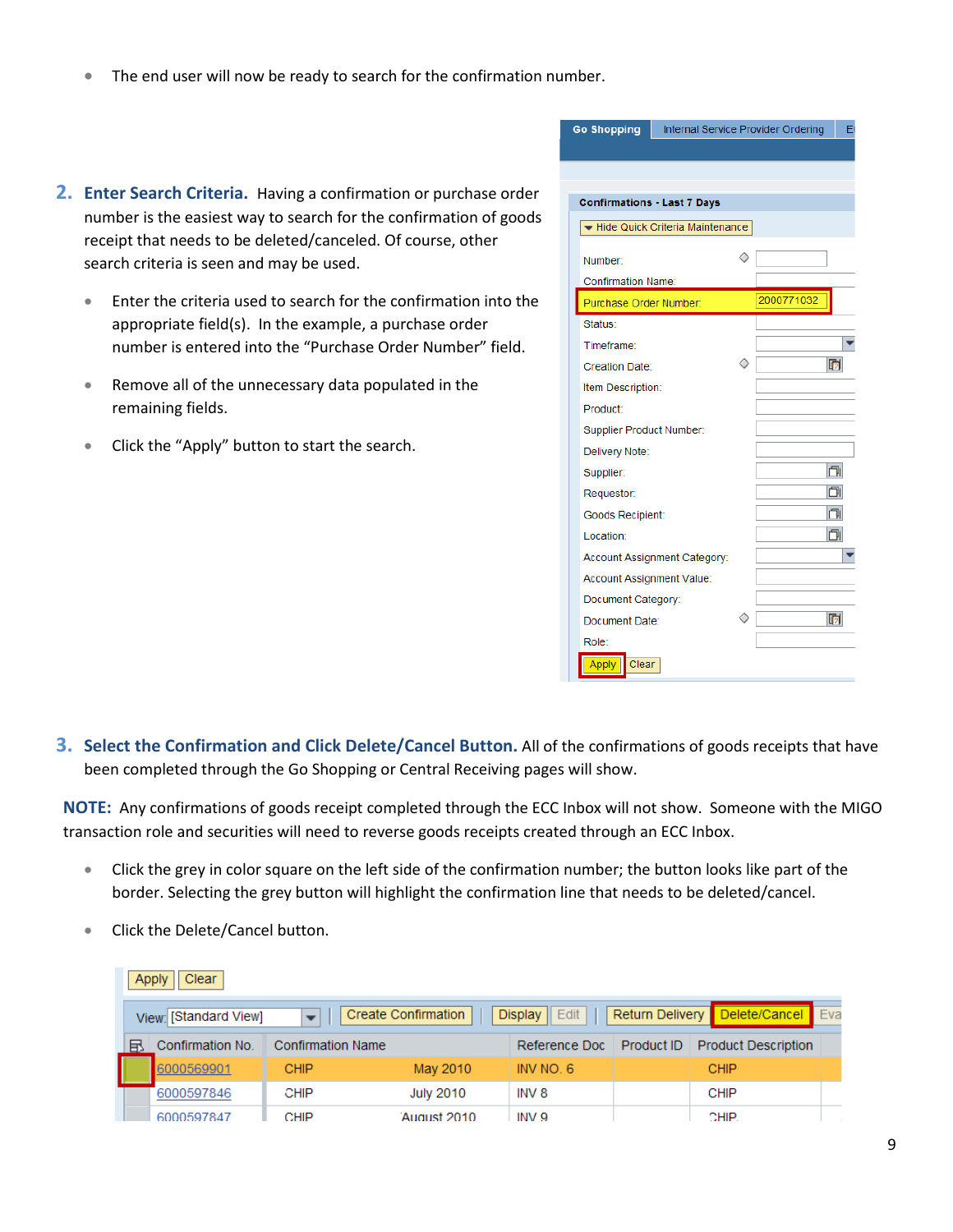- **4. Delete/Cancel the Confirmation of Goods Receipt.** Once the Delete/Cancel button is selected, a pop-up will show asking, "Really delete/cancel selected confirmation?"
	- Click the "Yes" button to continue to the Delete/Cancel Confirmation of Goods Receipt screen.
	- Click the "No" or "Cancel" buttons to cancel the transactions.



#### **5. Create Cancellation screen.** This screen is used to enter information and to delete the confirmation.

- Overview tab. Create and enter a cancellation name into the "Name of Cancellation" field. The cancellation name should quickly identify this cancellation when someone searches for it or when it is in another list of cancellations.
- Overview tab. The "Reference Document" is the invoice document number. The invoice document number is useful on cancellation when researching in a couple of months or years as to why this cancellation documents was created.

| <b>Create Cancellation</b>                                                                                                                                         |                                  |                    |                                   |                          |           |                |                                |       |
|--------------------------------------------------------------------------------------------------------------------------------------------------------------------|----------------------------------|--------------------|-----------------------------------|--------------------------|-----------|----------------|--------------------------------|-------|
| Cancellation Number 6000782379                                                                                                                                     |                                  |                    | Purchase Order Number: 2000771032 | <b>Status</b> In Process |           |                | Confirmed Value 225,457.52 USD |       |
| <b>Print Preview</b><br>Confirm<br>Close<br>Check<br>Save                                                                                                          |                                  |                    |                                   |                          |           |                |                                |       |
| <b>Overview</b>                                                                                                                                                    | <b>Item</b><br>Header            | Notes & Attachment | Approval                          | Tracking                 |           |                |                                |       |
| Name of Cancellation:                                                                                                                                              | CHIP May 2010                    |                    |                                   | Reference Document:      | INV NO. 6 |                |                                |       |
| Canceled on: *                                                                                                                                                     | $F_{\overline{2}}$<br>08/02/2013 |                    |                                   |                          |           |                |                                |       |
| Select the line item that you want to cancel and click 'Confirm'. You can also select multiple line items by holding CTRL + SHIFT keys and selecting the line iten |                                  |                    |                                   |                          |           |                |                                |       |
| ▼ Item Overview                                                                                                                                                    |                                  |                    |                                   |                          |           |                |                                |       |
| <b>Details</b><br>Select All                                                                                                                                       | Add Item 4                       | Copy    Paste      | Duplicate   Delete                |                          |           |                |                                |       |
| Line Number                                                                                                                                                        | Product ID<br>Item Type          | <b>Description</b> | <b>Product Category</b>           | Confirmed Quantity       | Unit      | Price Currency | <b>Delivery Date</b><br>Per    | Ass   |
| Material<br>$\vert$ 1                                                                                                                                              |                                  | <b>CHIP</b>        | <b>SPSA0000</b>                   | 225.457.520 DOL          |           | $1.00$ USD     | 1 06/30/2013                   | Inter |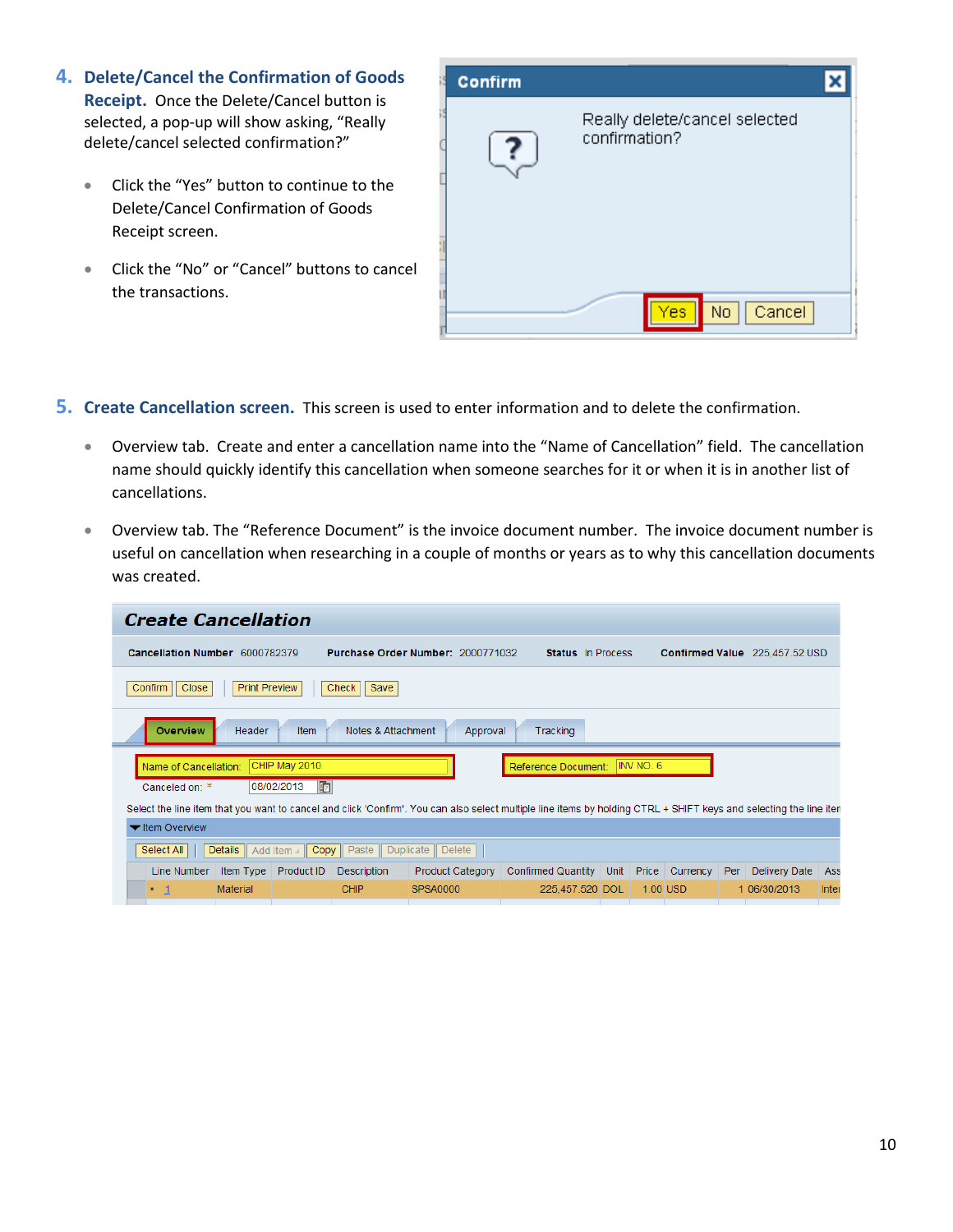• Notes & Attachment tab. "Notes and Attachments" tab is used to add notes to explain why the cancellation was completed or to add attachments, including bills-of-lading, packing slips, invoices, screenshots and emails.

| Cancellation Number 6000782379                                                                                                    | Purchase Order Number: 2000771032                                                                                                                                                                                                                |                                     |                   | <b>Status</b> In Process                                 | <b>Confirmed Value</b> |
|-----------------------------------------------------------------------------------------------------------------------------------|--------------------------------------------------------------------------------------------------------------------------------------------------------------------------------------------------------------------------------------------------|-------------------------------------|-------------------|----------------------------------------------------------|------------------------|
| Confirm<br>Close<br><b>Print Preview</b>                                                                                          | Check<br>Save                                                                                                                                                                                                                                    |                                     |                   |                                                          |                        |
| Overview<br><b>Header</b><br>Item                                                                                                 | <b>Notes &amp; Attachment</b>                                                                                                                                                                                                                    | Approval                            | Tracking          |                                                          |                        |
| Notes                                                                                                                             |                                                                                                                                                                                                                                                  |                                     |                   |                                                          |                        |
| Clear<br>Add                                                                                                                      |                                                                                                                                                                                                                                                  |                                     |                   |                                                          |                        |
| Assigned To<br>Category                                                                                                           |                                                                                                                                                                                                                                                  | <b>Text Preview</b>                 |                   |                                                          |                        |
| Document Header Internal Note                                                                                                     |                                                                                                                                                                                                                                                  |                                     |                   | A few reasons why confirmations of goods receipt may nee |                        |
| Attachments                                                                                                                       |                                                                                                                                                                                                                                                  |                                     |                   |                                                          |                        |
| Add Attachment<br><b>Edit Description</b>                                                                                         | <b>Delete</b><br>Versioning $\blacktriangle$                                                                                                                                                                                                     | <b>Create Qualification Profile</b> |                   |                                                          |                        |
| <b>Assigned To</b><br>Category                                                                                                    | Description<br>File Name                                                                                                                                                                                                                         |                                     | Version Processor | Visible Internally only                                  | Checked Ou             |
| Document Header                                                                                                                   | Standard Attachment   INVOICE<br>INVOICE.pdf 1                                                                                                                                                                                                   |                                     |                   | $\overline{\mathbf{v}}$                                  |                        |
| Internal Note:<br>need to be canceled.<br>order.<br>mistakenly entered.<br>General Data<br>Assign to:<br>$\overline{\phantom{a}}$ | A few reasons why confirmations of goods receipt may<br>1) The confirmation was entered on the wrong purchase<br>2) The confirmation was entered for the wrong amount.<br>3) The items were never received and the confirmation was<br><u>OK</u> | Cancel                              |                   |                                                          |                        |
| <b>Add Attachment</b>                                                                                                             |                                                                                                                                                                                                                                                  |                                     | $\Box$ x          |                                                          |                        |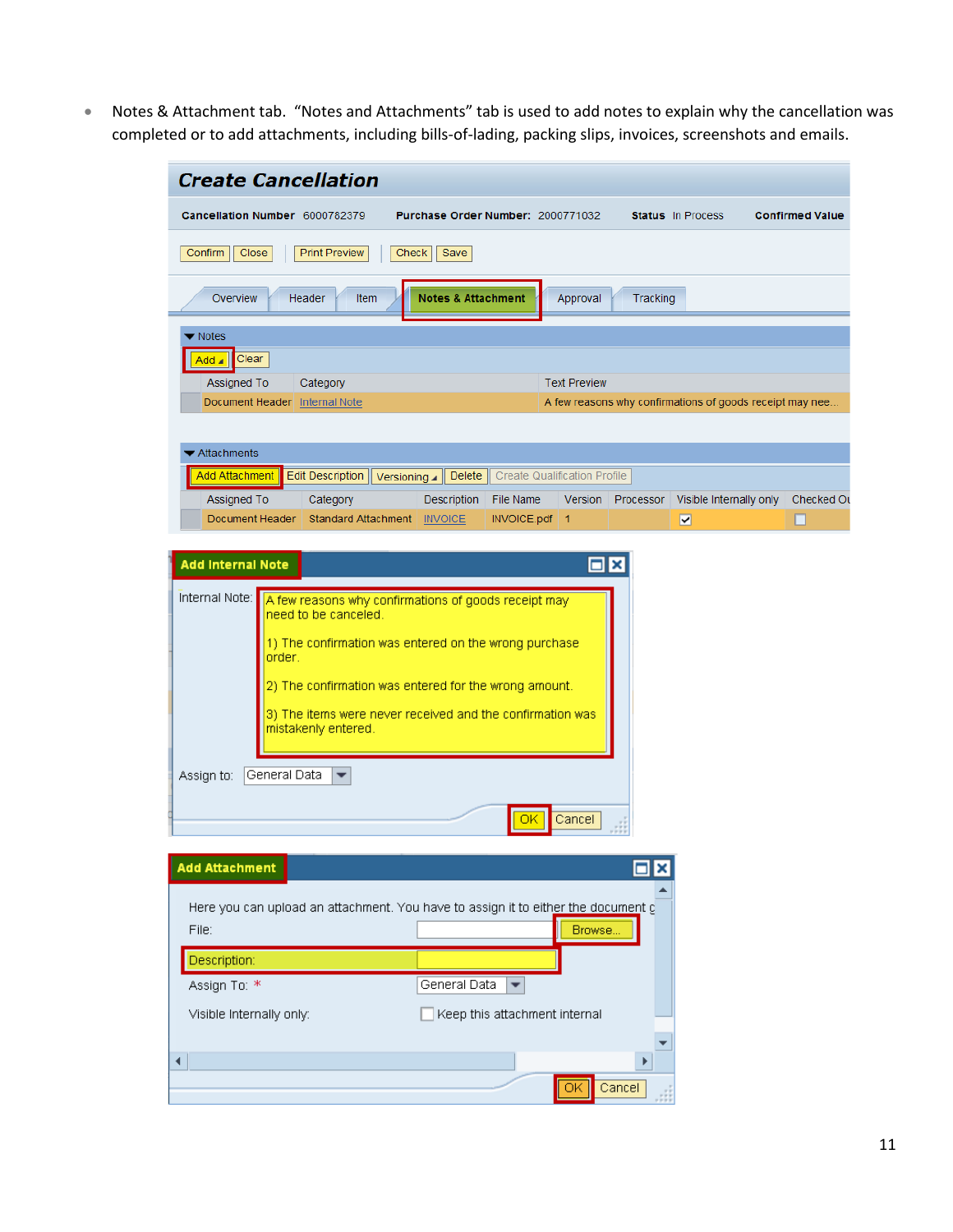• Once all of the needed fields are populated, the confirmation of goods receipt may be canceled.

## **6. Delete/Cancel the Confirmation.**

• Click "**Check**" button to ensure no red error messages show.

| <b>Create Cancellation</b>                                                                   |                       |                                   |          |
|----------------------------------------------------------------------------------------------|-----------------------|-----------------------------------|----------|
| Cancellation Number 6000782379                                                               |                       | Purchase Order Number: 2000771032 |          |
| Cancellation has no errors                                                                   |                       |                                   |          |
| Confirm<br>Close                                                                             | <b>Print Preview</b>  | <b>Check</b><br>Save              |          |
| <b>Overview</b>                                                                              | Header<br><b>Item</b> | Notes & Attachment                | Approval |
| Name of Cancellation:                                                                        | CHIP May 2010         |                                   | Refi     |
| Canceled on: *                                                                               | 08/02/2013            | $\mathbb{F}$                      |          |
| Select the line item that you want to cancel and click 'Confirm'. You can also select multip |                       |                                   |          |
| ▼ Item Overview                                                                              |                       |                                   |          |

• If no red error messages show, click the "Confirm" button.

| <b>Create Cancellation</b>                                                                   |          |
|----------------------------------------------------------------------------------------------|----------|
| Cancellation Number 6000782379<br>Purchase Order Number: 2000771032                          |          |
| Cancellation has no errors                                                                   |          |
| Close<br>Confirm<br><b>Print Preview</b><br>Check  <br>Save                                  |          |
| <b>Overview</b><br>Header<br>Notes & Attachment<br>Ifem                                      | Approval |
| CHIP May 2010<br>Name of Cancellation:<br>08/02/2013<br>F <sub>2</sub><br>Canceled on: *     | Ref      |
| Select the line item that you want to cancel and click 'Confirm'. You can also select multip |          |
| Item Overview                                                                                |          |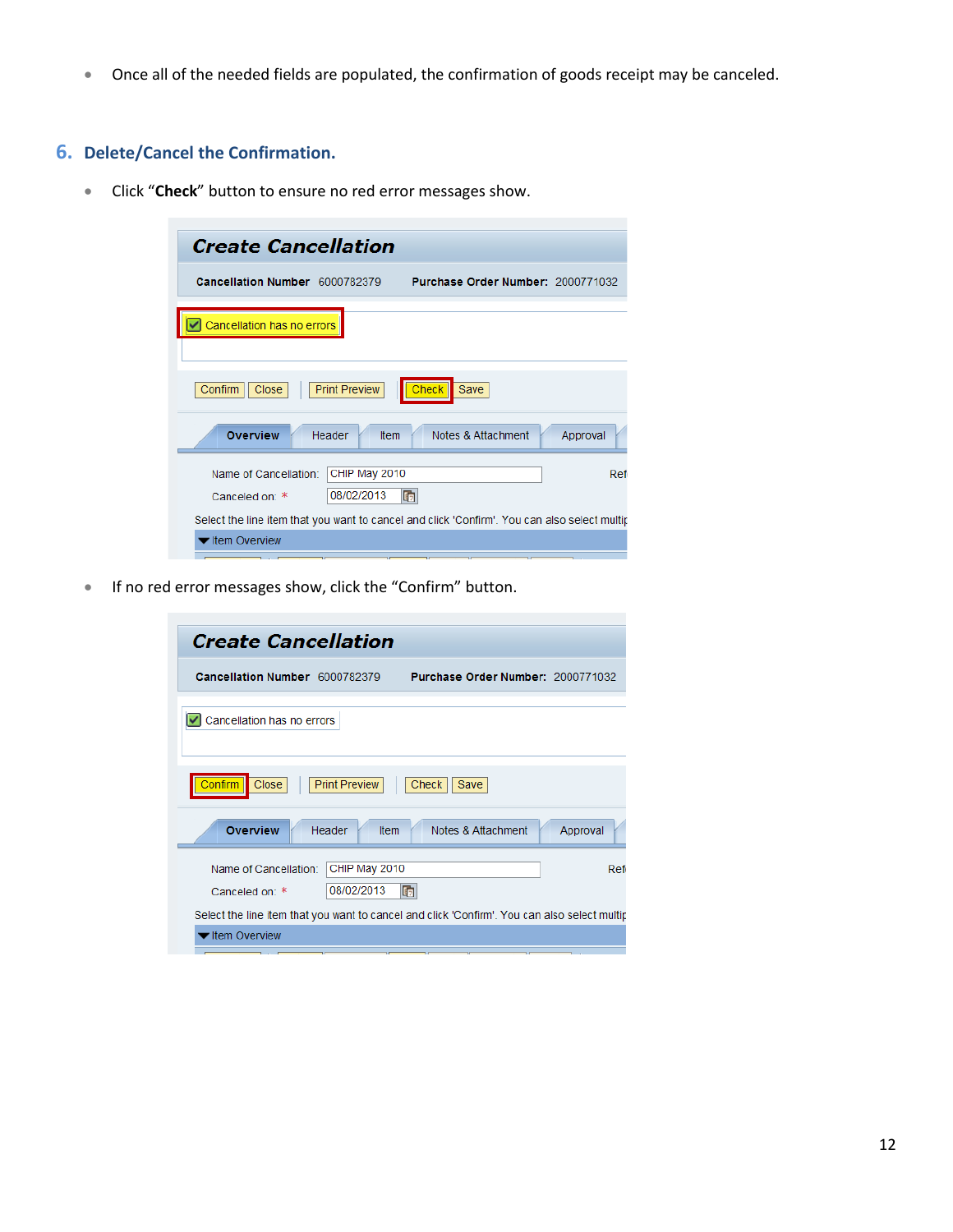- **7. Cancellation Number.** The cancellation number shows in the upper left of the screen. This number is similar to the confirmation of goods receipt number since both are 10 digits numbers beginning with a six
	- (6). The new cancellation number is 6000782379.

| <b>Display Cancellation</b>                    |                                   |                      |                                 |
|------------------------------------------------|-----------------------------------|----------------------|---------------------------------|
| Cancellation Number 6000782379                 | Purchase Order Number: 2000771032 |                      | <b>Status</b> Awaiting Approval |
| Cancellation 6000782379 posted                 |                                   |                      |                                 |
| Show my Tasks<br><b>Print Preview</b><br>Close | Refresh                           |                      |                                 |
| <b>Overview</b><br>Header                      | Notes & Attachment<br><b>Item</b> | Tracking<br>Approval |                                 |

- **8. Status Needs to Read "Posted in the Backend".** 
	- Click the "**Refresh**" button until the Status changes from "**Awaiting Approval**" to "**Posted in the Backend**".

| <b>Display Cancellation</b>                                         |                                     |
|---------------------------------------------------------------------|-------------------------------------|
| Purchase Order Number: 2000771032<br>Cancellation Number 6000782379 | <b>Status</b> Posted in the Backend |
| <b>Print Preview</b><br>Refresh<br>Close<br>Н                       |                                     |
| <b>Overview</b><br>Notes & Attachment<br>Header<br>Item<br>Approval | Tracking                            |

• **Click the "Close" button to return the Go Shopping search screen.**

| <b>Display Cancellation</b>              |                                   |                      |                                     |  |  |  |  |
|------------------------------------------|-----------------------------------|----------------------|-------------------------------------|--|--|--|--|
| Cancellation Number 6000782379           | Purchase Order Number: 2000771032 |                      | <b>Status</b> Posted in the Backend |  |  |  |  |
| <b>Print Preview</b><br>Close<br>Refresh |                                   |                      |                                     |  |  |  |  |
| <b>Overview</b><br>Item<br>Header        | Notes & Attachment                | Tracking<br>Approval |                                     |  |  |  |  |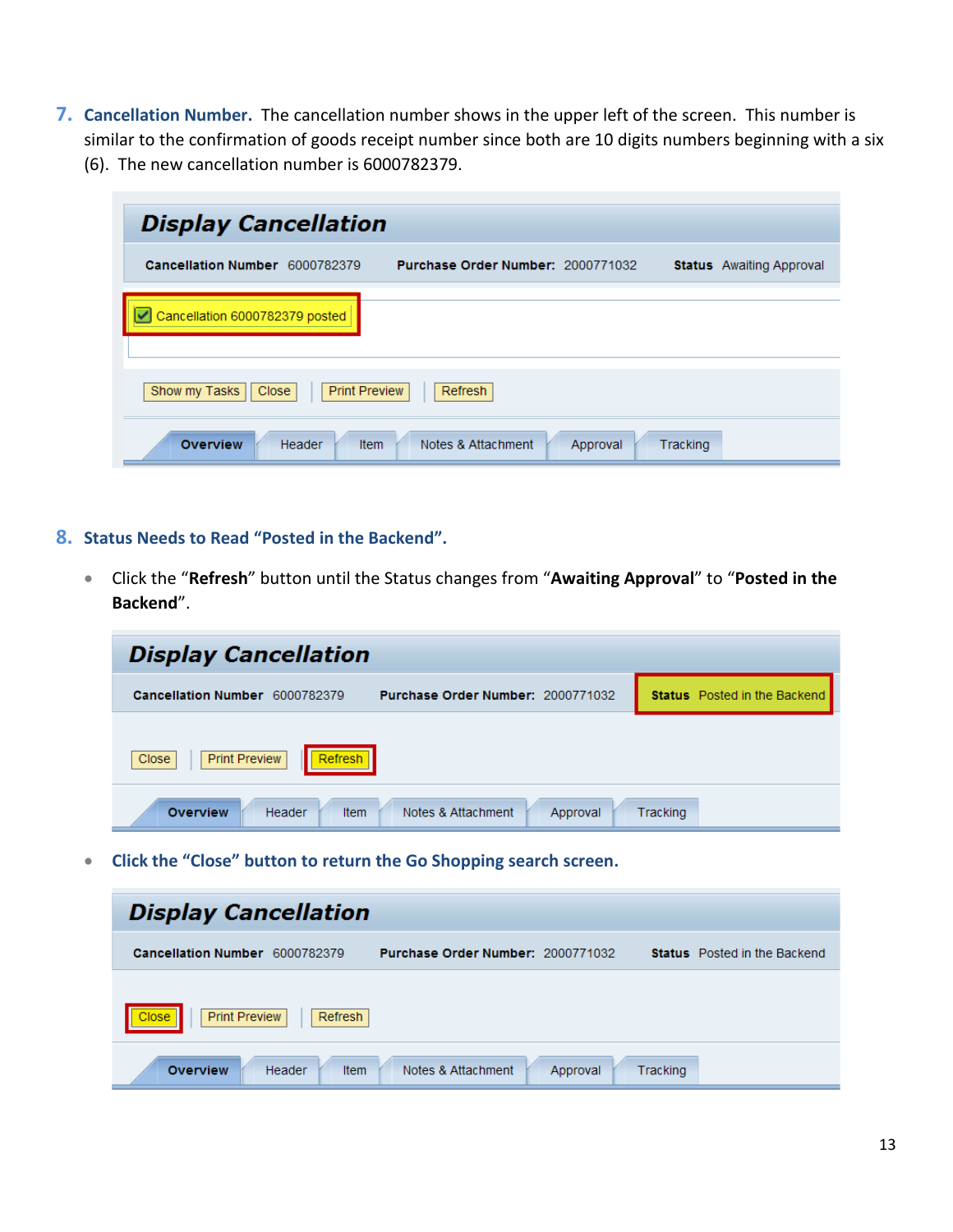## **9. Finding the Cancellation Number.**

• Click the "Refresh" button on the Go Shopping search page to ensure the most up-to-date information shows on the screen.

| Document Category:<br>Document Date:<br>Role:<br>Clear<br>Apply | To                                                                                                                                                                    |
|-----------------------------------------------------------------|-----------------------------------------------------------------------------------------------------------------------------------------------------------------------|
| View: [Standard View]                                           | Display    Edit       Return Delivery    Delete/Cancel    Evaluate    Notify Recipient    Print Preview<br>Create Confirmation<br>Refresh<br>$\overline{\phantom{a}}$ |

• Enter the new cancellation number 6000782379 into the "Number" field.

| <b>Active Queries</b>              |                                    |  |  |  |
|------------------------------------|------------------------------------|--|--|--|
| <b>Shopping Carts</b>              | Including Completed SC (0) Last Se |  |  |  |
| <b>Confirmations</b>               | Last 7 Days (1) PO No. (3) Confin  |  |  |  |
| <b>Purchase Orders</b>             | Purchase Orders for End Users (1)  |  |  |  |
| <b>Without Category Assignment</b> | All (0)                            |  |  |  |
|                                    |                                    |  |  |  |
| <b>Confirmations - Last 7 Days</b> |                                    |  |  |  |
| ▼ Hide Quick Criteria Maintenance  |                                    |  |  |  |
|                                    |                                    |  |  |  |
| Confirmation Name:                 |                                    |  |  |  |
| Purchase Order Number:             |                                    |  |  |  |
|                                    |                                    |  |  |  |

• Click Apply to find your Cancellation document.

| <b>Active Queries</b>              |                                    |  |  |  |  |
|------------------------------------|------------------------------------|--|--|--|--|
| <b>Shopping Carts</b>              | Including Completed SC (0) Last Se |  |  |  |  |
| <b>Confirmations</b>               | Last 7 Days (1) PO No. (3) Confin  |  |  |  |  |
| <b>Purchase Orders</b>             | Purchase Orders for End Users (1)  |  |  |  |  |
| <b>Without Category Assignment</b> | All $(0)$                          |  |  |  |  |
| <b>Confirmations - Last 7 Days</b> |                                    |  |  |  |  |
| ▼ Hide Quick Criteria Maintenance  |                                    |  |  |  |  |
| Number:                            | 6000782379                         |  |  |  |  |
| Confirmation Name:                 |                                    |  |  |  |  |
| Purchase Order Number:             |                                    |  |  |  |  |